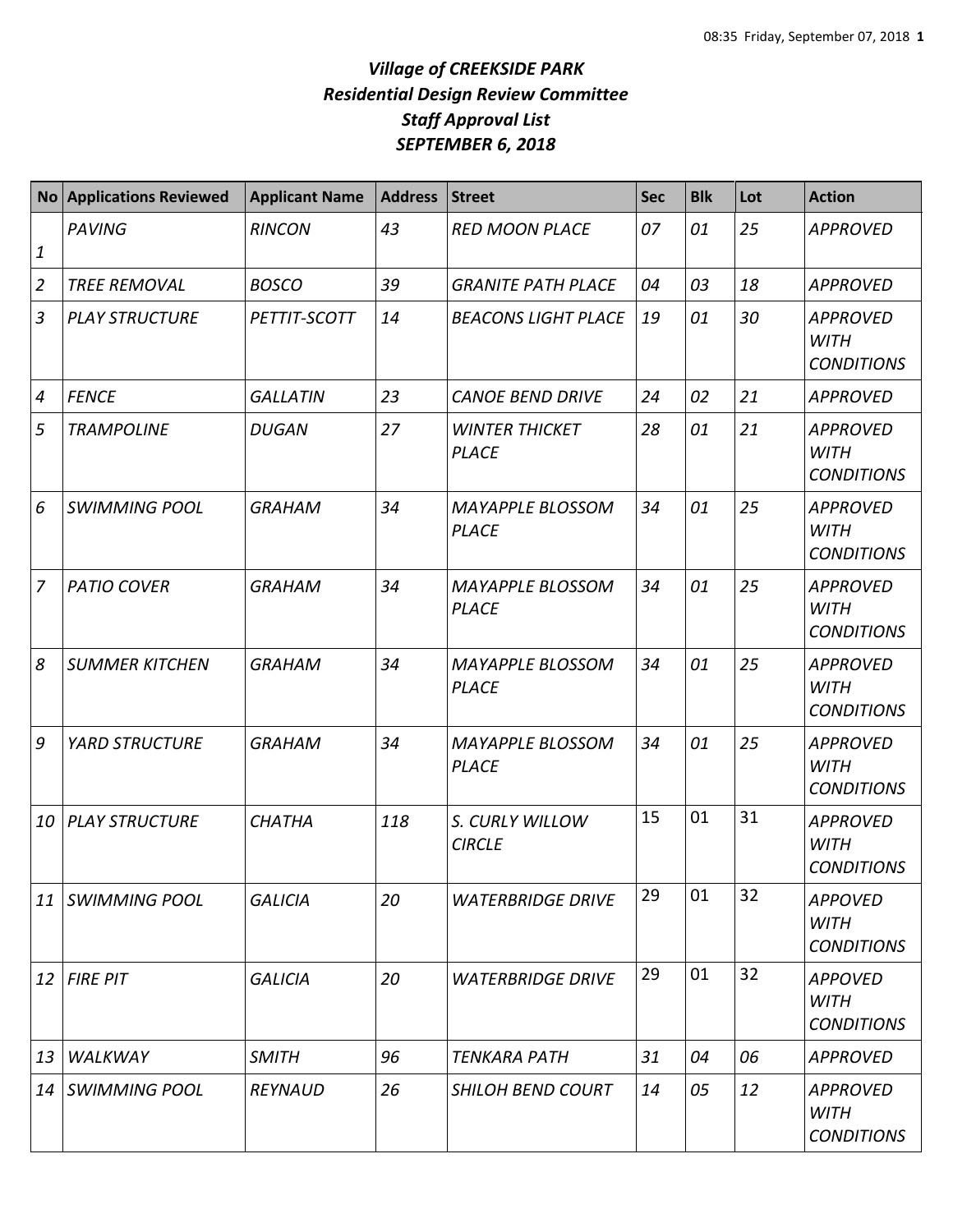|    | No Applications Reviewed | <b>Applicant Name</b> | <b>Address</b> | <b>Street</b>                         | <b>Sec</b> | <b>Blk</b> | Lot | <b>Action</b>                                       |
|----|--------------------------|-----------------------|----------------|---------------------------------------|------------|------------|-----|-----------------------------------------------------|
| 15 | <b>SWIMMING POOL</b>     | LUNA                  | $\overline{2}$ | <b>HOLLYFLOWER PLACE</b>              | 15         | 01         | 19  | <b>APPROVED</b><br><b>WITH</b><br><b>CONDITIONS</b> |
| 16 | <b>PATIO COVER</b>       | LUNA                  | $\overline{2}$ | <b>HOLLYFLOWER PLACE</b>              | 15         | 01         | 19  | <b>APPROVED</b><br><b>WITH</b><br><b>CONDITIONS</b> |
| 17 | <b>SUMMER KITCHEN</b>    | LUNA                  | $\overline{2}$ | <b>HOLLYFLOWER PLACE</b>              | 15         | 01         | 19  | <b>APPROVED</b><br><b>WITH</b><br><b>CONDITIONS</b> |
| 18 | <b>TREE REMOVAL</b>      | <b>SELLERS</b>        | 59             | LITTLE FALLS PLACE                    | 05         | 01         | 49  | <b>APPROVED</b><br><b>WITH</b><br><b>CONDITIONS</b> |
| 19 | <b>SWIMMING POOL</b>     | <b>SLAYDEN</b>        | 123            | S. CURLY WILLOW<br><b>CIRCLE</b>      | 15         | 02         | 37  | <b>APPROVED</b><br><b>WITH</b><br><b>CONDITIONS</b> |
| 20 | <b>SUMMER KITCHEN</b>    | <b>SLAYDEN</b>        | 123            | S. CURLY WILLOW<br><b>CIRCLE</b>      | 15         | 02         | 37  | <b>APPROVED</b><br><b>WITH</b><br><b>CONDITIONS</b> |
| 21 | WALKWAY                  | <b>MITCHELL</b>       | 11             | <b>CADENCE COURT</b>                  | 18         | 01         | 91  | <b>APPROVED</b><br><b>WITH</b><br><b>CONDITIONS</b> |
| 22 | <b>SOLAR PANELS</b>      | <b>MANZANO</b>        | 138            | PINTO POINT PLACE                     | 12         | 01         | 73  | <b>APPROVED</b><br><b>WITH</b><br><b>CONDITIONS</b> |
| 23 | PLAY STRUCTURE           | <b>CURTIS</b>         | 6              | <b>CHIPPED SPARROW</b><br>PLACE       | 13         | 02         | 42  | <b>APPROVED</b>                                     |
|    | 24   SUMMER KITCHEN      | <b>EGAP</b>           | 42             | <b>WINTER THICKET</b><br><b>PLACE</b> | 28         | 01         | 26  | <b>APPROVED</b><br><b>WITH</b><br><b>CONDITIONS</b> |
| 25 | <b>SWIMMING POOL</b>     | <b>FULLER</b>         | 68             | S. WATERBRIDGE<br><b>DRIVE</b>        | 29         | 01         | 09  | <b>APPROVED</b><br>WITH<br><b>CONDITIONS</b>        |
|    | 26   PATIO COVER         | <b>FULLER</b>         | 68             | S. WATERBRIDGE<br><b>DRIVE</b>        | 29         | 01         | 09  | <b>APPROVED</b><br><b>WITH</b><br><b>CONDITIONS</b> |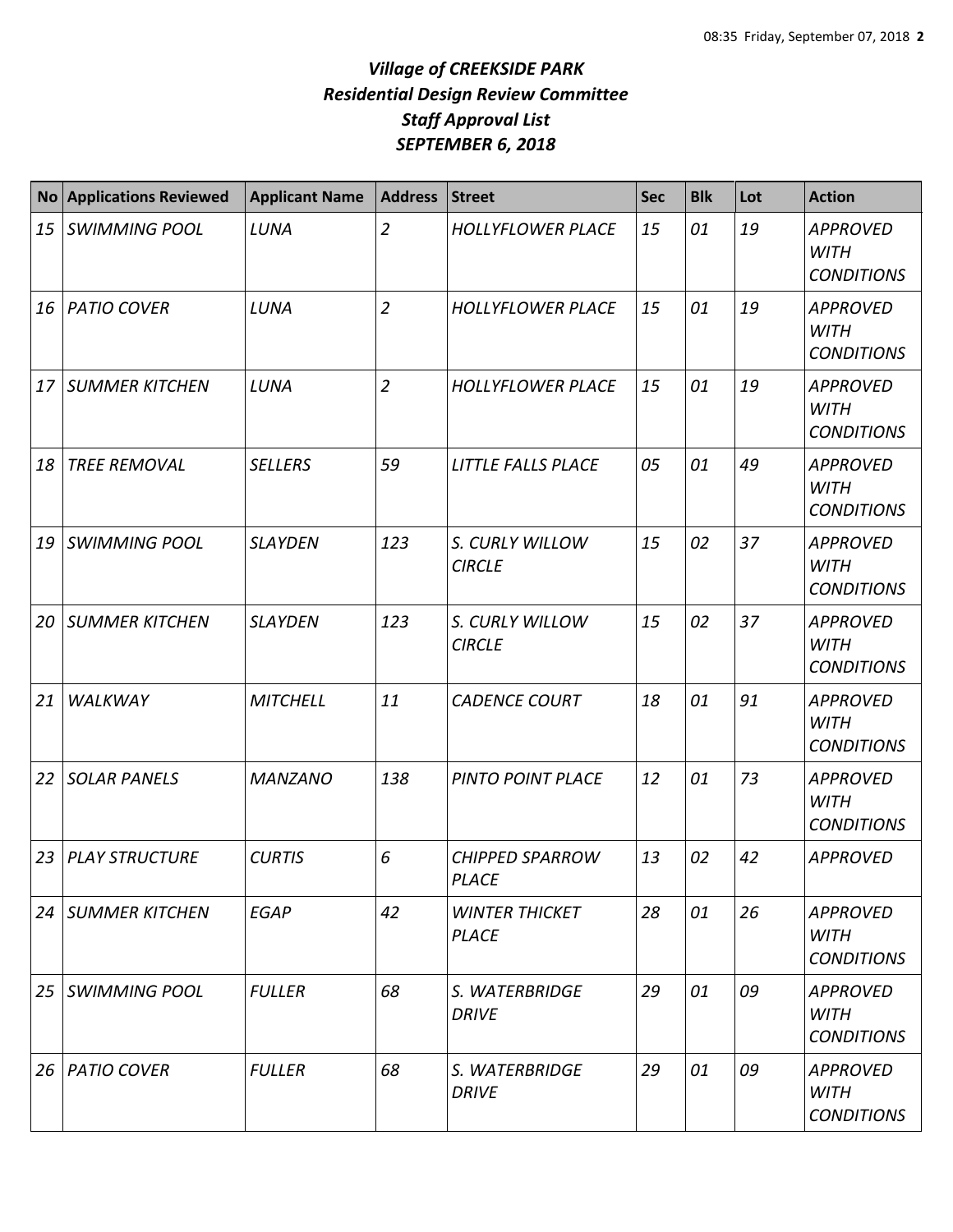| <b>No</b> | <b>Applications Reviewed</b> | <b>Applicant Name</b> | <b>Address</b> | <b>Street</b>                        | <b>Sec</b> | <b>Blk</b> | Lot | <b>Action</b>                                       |
|-----------|------------------------------|-----------------------|----------------|--------------------------------------|------------|------------|-----|-----------------------------------------------------|
| 27        | <b>FIRE PLACE</b>            | <b>FULLER</b>         | 68             | S. WATERBRIDGE<br><b>DRIVE</b>       | 29         | 01         | 09  | <b>APPROVED</b><br><b>WITH</b><br><b>CONDITIONS</b> |
| 28        | <b>SUMMER KITCHEN</b>        | <b>FULLER</b>         | 68             | S. WATERBRIDGE<br><b>DRIVE</b>       | 29         | 01         | 09  | <b>APPROVED</b><br><b>WITH</b><br><b>CONDITIONS</b> |
| 29        | <b>COUNTER</b>               | <b>FULLER</b>         | 68             | S. WATERBRIDGE<br><b>DRIVE</b>       | 29         | 01         | 09  | <b>APPROVED</b>                                     |
| 30        | <b>SCREENED ROOM</b>         | LOZADA                | 114            | <b>DEER PLAIN DRIVE</b>              | 24         | 01         | 03  | <b>APPROVED</b>                                     |
| 31        | <b>FENCE</b>                 | <b>DEKLAVS</b>        | $\overline{7}$ | WOODBOROUGH WAY                      | 34         | 03         | 02  | <b>APPROVED</b>                                     |
| 32        | PAVING                       | <b>DEKLAVS</b>        | $\overline{7}$ | <b>WOODBOROUGH WAY</b>               | 34         | 03         | 02  | <b>APPROVED</b>                                     |
| 33        | <b>SOLAR PANELS</b>          | <b>HUBER</b>          | $\overline{7}$ | <b>CANTERBOROUGH</b><br><b>PLACE</b> | 02         | 02         | 39  | <b>APPROVED</b><br><b>WITH</b><br><b>CONDITIONS</b> |
| 34        | <b>GENERATOR</b>             | <b>VEAD</b>           | 26109          | <b>BRICKHILL DRIVE</b>               | 14         | 03         | 03  | <b>APPROVED</b><br><b>WITH</b><br><b>CONDITIONS</b> |
| 35        | PERGOLA                      | <b>SALINAS</b>        | $\overline{2}$ | <b>KAYAK RIDGE DRIVE</b>             | 01         | 01         | 27  | <b>APPROVED</b><br><b>WITH</b><br><b>CONDITIONS</b> |
| 36        | <b>FENCE</b>                 | <b>FULLER</b>         | 111            | N. BIMINI TWIST<br><b>CIRCLE</b>     | 31         | 02         | 19  | <b>APPROVED</b>                                     |
| 37        | <b>SUMMER KITCHEN</b>        | <b>LEONARD</b>        | 30             | N. SHIMMERING ASPEN<br><b>CIRCLE</b> | 19         | 02         | 02  | <b>APPROVED</b><br><b>WITH</b><br><b>CONDITIONS</b> |
| 38        | <b>SUMMER KITCHEN</b>        | <b>BLOME</b>          | 191            | S. THATCHER BEND<br><b>CIRCLE</b>    | 36         | 02         | 13  | <b>APPROVED</b><br><b>WITH</b><br><b>CONDITIONS</b> |
| 39        | <b>PATIO COVER</b>           | McCLELLAN             | 30             | <b>RED MOON PLACE</b>                | 07         | 01         | 31  | <b>APPROVED</b><br>WITH<br><b>CONDITIONS</b>        |
| 40        | <b>SUMMER KITCHEN</b>        | <b>McCLELLAN</b>      | 30             | <b>RED MOON PLACE</b>                | 07         | 01         | 31  | <b>APPROVED</b><br><b>WITH</b><br><b>CONDITIONS</b> |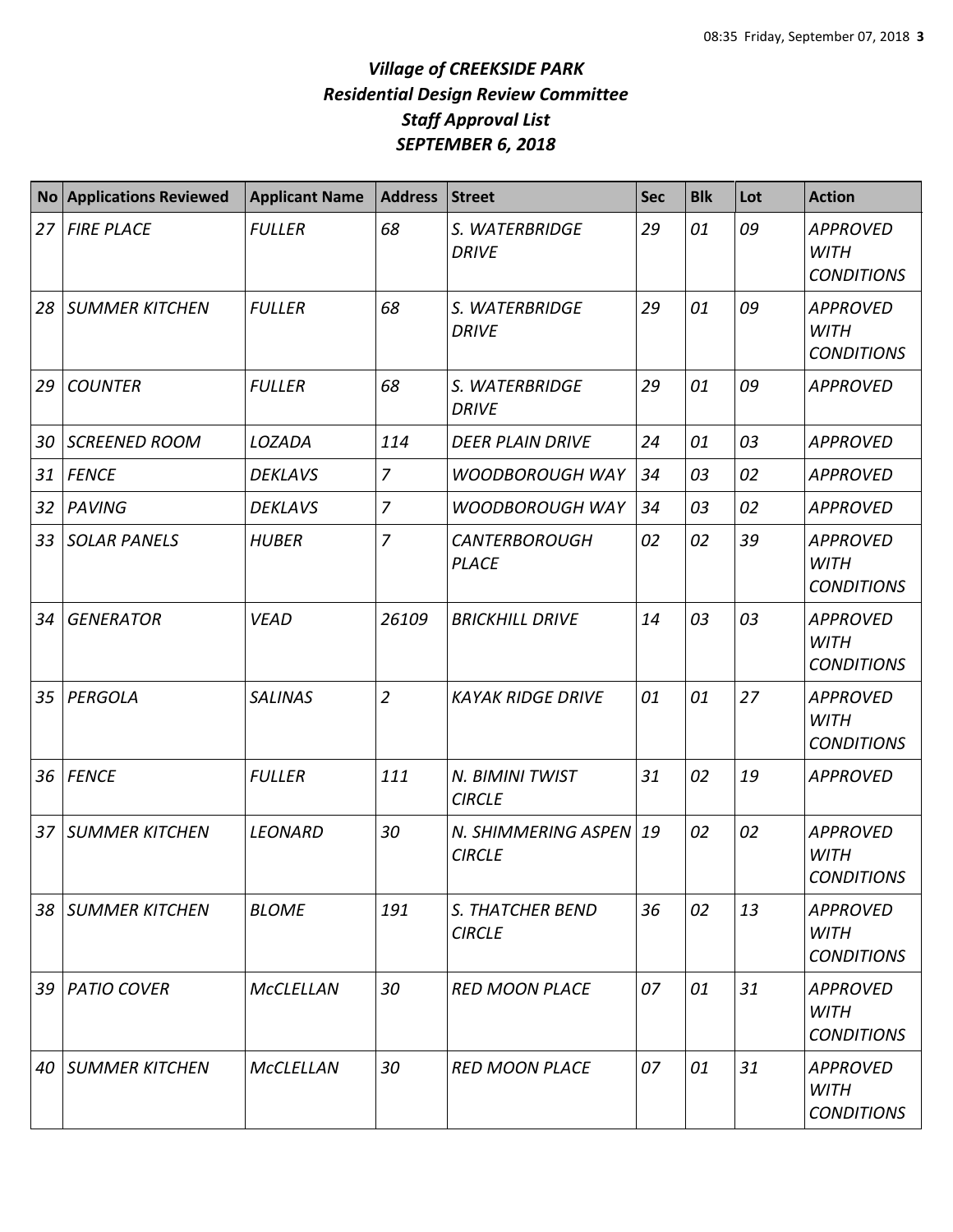| <b>No</b> | <b>Applications Reviewed</b>              | <b>Applicant Name</b> | <b>Address</b> | <b>Street</b>                    | <b>Sec</b> | <b>Blk</b> | Lot | <b>Action</b>                                       |
|-----------|-------------------------------------------|-----------------------|----------------|----------------------------------|------------|------------|-----|-----------------------------------------------------|
| 41        | <b>FIRE PLACE</b>                         | <b>McCLELLAN</b>      | 30             | <b>RED MOON PLACE</b>            | 07         | 01         | 31  | <b>APPROVED</b><br><b>WITH</b><br><b>CONDITIONS</b> |
| 42        | <b>COUNTER</b>                            | <b>McCLELLAN</b>      | 30             | <b>RED MOON PLACE</b>            | 07         | 01         | 31  | <b>APPROVED</b>                                     |
| 43        | PAVING                                    | <b>McCLELLAN</b>      | 30             | <b>RED MOON PLACE</b>            | 07         | 01         | 31  | <b>APPROVED</b>                                     |
| 44        | PAVING                                    | <b>VEAD</b>           | 26109          | <b>BRICKHILL DRIVE</b>           | 14         | 03         | 03  | <b>APPROVED</b>                                     |
| 45        | PAVING                                    | <b>MORALES</b>        | $\overline{3}$ | <b>HEBBURN COURT</b>             | 03         | 03         | 20  | <b>APPROVED</b>                                     |
| 46        | <b>SHADE SAIL</b>                         | <b>MORALES</b>        | $\overline{3}$ | <b>HEBBURN COURT</b>             | 03         | 03         | 20  | <b>APPROVED</b>                                     |
| 47        | <b>HOME IMPROVEMENT   BATES</b><br>/COLOR |                       | 146            | S. ARROW CANYON<br><b>CIRCLE</b> | 03         | 01         | 18  | <b>APPROVED</b>                                     |
|           | 48 HOME IMPROVEMENT BRIONES<br>/COLOR     |                       | 46             | <b>LIBERTY BRANCH BLVD</b>       | 32         | 08         | 04  | <b>APPROVED</b>                                     |
| 49        | SWIMMING POOL                             | <b>PEREZ</b>          | 38             | <b>SPINCASTER DRIVE</b>          | 30         | 01         | 21  | <b>APPROVED</b><br><b>WITH</b><br><b>CONDITIONS</b> |
| 50        | PERGOLA                                   | <b>PEREZ</b>          | 38             | <b>SPINCASTER DRIVE</b>          | 30         | 01         | 21  | <b>APPROVED</b><br><b>WITH</b><br><b>CONDITIONS</b> |
| 51        | PERGOLA                                   | <b>PEREZ</b>          | 38             | <b>SPINCASTER DRIVE</b>          | 30         | 01         | 21  | <b>APPROVED</b><br><b>WITH</b><br><b>CONDITIONS</b> |
| 52        | PATIO                                     | <b>PEREZ</b>          | 38             | <b>SPINCASTER DRIVE</b>          | 30         | 01         | 21  | <b>APPROVED</b>                                     |
| 53        | <b>COLOR</b>                              | <b>PEREZ</b>          | 38             | <b>SPINCASTER DRIVE</b>          | 30         | 01         | 21  | <b>APPROVED</b>                                     |
|           | 54 SWIMMING POOL                          | <b>THOMAS</b>         | 31             | <b>BLAIRS WAY</b>                | 23         | 02         | 08  | <b>APPROVED</b><br><b>WITH</b><br><b>CONDITIONS</b> |
|           | 55 SUMMER KITCHEN                         | <b>THOMAS</b>         | 31             | <b>BLAIRS WAY</b>                | 23         | 02         | 08  | <b>APPROVED</b><br><b>WITH</b><br><b>CONDITIONS</b> |
|           | 56 FIRE PIT                               | <b>THOMAS</b>         | 31             | <b>BLAIRS WAY</b>                | 23         | 02         | 08  | <b>APPROVED</b><br><b>WITH</b><br><b>CONDITIONS</b> |
|           | 57 PLAY STRUCTURE                         | <b>SLR TRUST</b>      | 230            | ROCKWELL PARK BLVD               | 33         | 10         | 12  | <b>APPROVED</b><br><b>WITH</b><br><b>CONDITIONS</b> |